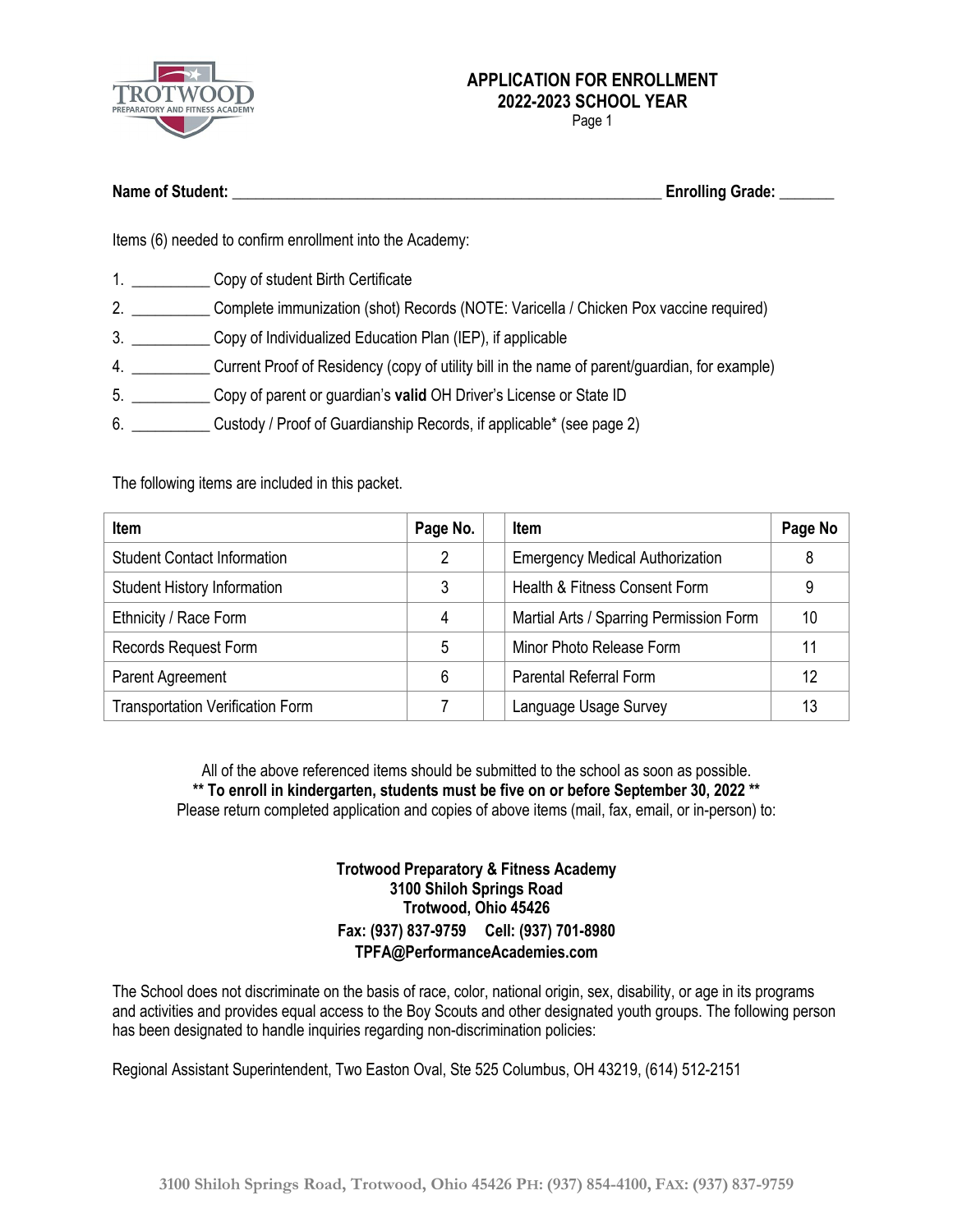

Page 2

# **STUDENT CONTACT INFORMATION**

| Student's Name:<br>(As it appears on Birth Certificate) (First)                                                                                                                                                                          |                                                                                            | (Middle)            |              | (Last)                                                                                                                                                                                                                                                                                                                                                                                          |
|------------------------------------------------------------------------------------------------------------------------------------------------------------------------------------------------------------------------------------------|--------------------------------------------------------------------------------------------|---------------------|--------------|-------------------------------------------------------------------------------------------------------------------------------------------------------------------------------------------------------------------------------------------------------------------------------------------------------------------------------------------------------------------------------------------------|
|                                                                                                                                                                                                                                          |                                                                                            |                     |              |                                                                                                                                                                                                                                                                                                                                                                                                 |
|                                                                                                                                                                                                                                          |                                                                                            |                     |              |                                                                                                                                                                                                                                                                                                                                                                                                 |
| Student's Social Security Number: __________<br>(A social security number helps schools properly identify students. This is a voluntary request and is not required for enrollment)                                                      |                                                                                            | Grade in 2022-2023: |              |                                                                                                                                                                                                                                                                                                                                                                                                 |
| Date of Birth: (M/F) City of Birth Canada Context: Case CM/F)                                                                                                                                                                            |                                                                                            |                     |              |                                                                                                                                                                                                                                                                                                                                                                                                 |
|                                                                                                                                                                                                                                          | *** Please enter all possible information for mother / father / guardian as it applies.*** |                     |              |                                                                                                                                                                                                                                                                                                                                                                                                 |
| Parent or Legal Guardian*: <u>(First)</u> (Example 2014) (Last) Relationship: 2014 Relationship: 2014)                                                                                                                                   |                                                                                            |                     |              |                                                                                                                                                                                                                                                                                                                                                                                                 |
|                                                                                                                                                                                                                                          |                                                                                            |                     |              |                                                                                                                                                                                                                                                                                                                                                                                                 |
|                                                                                                                                                                                                                                          |                                                                                            |                     |              |                                                                                                                                                                                                                                                                                                                                                                                                 |
|                                                                                                                                                                                                                                          |                                                                                            |                     |              |                                                                                                                                                                                                                                                                                                                                                                                                 |
|                                                                                                                                                                                                                                          |                                                                                            |                     |              |                                                                                                                                                                                                                                                                                                                                                                                                 |
|                                                                                                                                                                                                                                          |                                                                                            |                     |              |                                                                                                                                                                                                                                                                                                                                                                                                 |
| 2 <sup>nd</sup> Parent or Legal Guardian: (First) (Last) (Last) Relationship: 2014 Relationship: 2014 Relationship: 2014 Relationship: 2014 Relationship: 2014 Relationship: 2014 Relationship: 2014 Relationship: 2014 Relationship: 20 |                                                                                            |                     |              |                                                                                                                                                                                                                                                                                                                                                                                                 |
|                                                                                                                                                                                                                                          | (First)                                                                                    |                     |              |                                                                                                                                                                                                                                                                                                                                                                                                 |
|                                                                                                                                                                                                                                          |                                                                                            |                     |              |                                                                                                                                                                                                                                                                                                                                                                                                 |
|                                                                                                                                                                                                                                          |                                                                                            |                     |              |                                                                                                                                                                                                                                                                                                                                                                                                 |
|                                                                                                                                                                                                                                          |                                                                                            |                     |              |                                                                                                                                                                                                                                                                                                                                                                                                 |
|                                                                                                                                                                                                                                          |                                                                                            |                     |              |                                                                                                                                                                                                                                                                                                                                                                                                 |
| Student is a dependent of a member of the Active Duty Armed Forces? Yes ______ No _____                                                                                                                                                  |                                                                                            |                     |              |                                                                                                                                                                                                                                                                                                                                                                                                 |
| Student is a dependent of a member of the National Guard? Yes ________ No _______                                                                                                                                                        |                                                                                            |                     |              |                                                                                                                                                                                                                                                                                                                                                                                                 |
| standing upon an equality when making the designation (See ORC Sec. 3109.042).                                                                                                                                                           |                                                                                            |                     |              | An unmarried female who gives birth to a child is the sole residential parent and legal custodian of the child until a court of<br>competent jurisdiction issues an order designating another person as the residential parent and legal custodian. A court<br>designating the residential parent and legal custodian of a child described in this section shall treat the mother and father as |
| For Office Use Only:                                                                                                                                                                                                                     |                                                                                            |                     |              |                                                                                                                                                                                                                                                                                                                                                                                                 |
| Start Date:                                                                                                                                                                                                                              | <b>District of Residence:</b>                                                              |                     | Accepted By: |                                                                                                                                                                                                                                                                                                                                                                                                 |

*SSID\_\_\_\_\_\_\_\_\_\_\_\_\_\_\_\_\_\_\_\_\_\_\_\_\_\_\_\_\_\_\_\_\_\_\_ CSADM\_\_\_\_\_\_\_\_\_\_\_\_\_ EMIS\_\_\_\_\_\_\_\_\_\_\_\_\_\_ Assign.Teach.\_\_\_\_\_\_\_\_\_\_\_\_\_\_\_\_\_\_\_\_\_\_\_\_*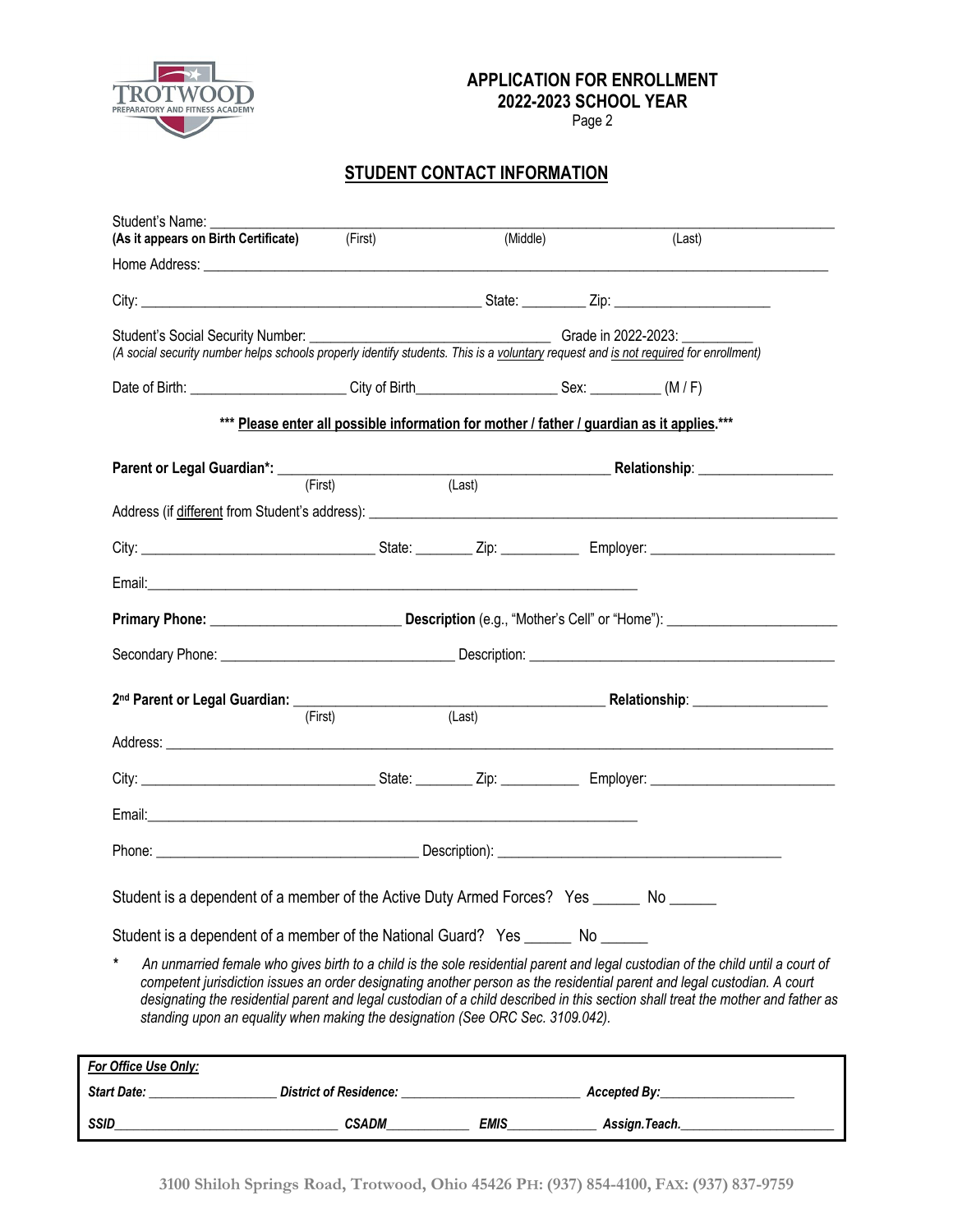

Page 3

# **STUDENT HISTORY INFORMATION**

|                                                        |                                                                                                                                                                                                                               |       | Enrolling Grade: ______        |
|--------------------------------------------------------|-------------------------------------------------------------------------------------------------------------------------------------------------------------------------------------------------------------------------------|-------|--------------------------------|
|                                                        |                                                                                                                                                                                                                               |       |                                |
| Please list all other children living with the family. |                                                                                                                                                                                                                               |       |                                |
| Name                                                   | <b>Birth Date</b>                                                                                                                                                                                                             | Grade | <b>School Attending</b>        |
|                                                        |                                                                                                                                                                                                                               |       |                                |
|                                                        | Has your student ever received counseling or psychological testing? Yes ______ No ______                                                                                                                                      |       |                                |
|                                                        | Does your student have an active Individualized Education Plan (IEP)? Yes ______ No _____                                                                                                                                     |       |                                |
|                                                        | Has your student experienced any physical, emotional, mental, or social problems within the past two school years?                                                                                                            |       |                                |
|                                                        |                                                                                                                                                                                                                               |       |                                |
|                                                        |                                                                                                                                                                                                                               |       |                                |
|                                                        | Has your student ever been: Suspended _______ Expelled ______ No ______                                                                                                                                                       |       |                                |
|                                                        | If suspended or expelled, please explain. The material control of the state of the state of the state of the state of the state of the state of the state of the state of the state of the state of the state of the state of |       |                                |
|                                                        | Please describe any special needs that your student may require including medical conditions, physical limitations, or<br>other special needs of which you would like the school to be aware:                                 |       |                                |
|                                                        |                                                                                                                                                                                                                               |       |                                |
|                                                        |                                                                                                                                                                                                                               |       |                                |
|                                                        | c. Medications to be given to the student during the school day: Yes ___________ No _________                                                                                                                                 |       |                                |
|                                                        | If yes, please describe (you must also sign a medication permission form): ___________________________________                                                                                                                |       |                                |
|                                                        |                                                                                                                                                                                                                               |       |                                |
|                                                        |                                                                                                                                                                                                                               |       | Date: ________________________ |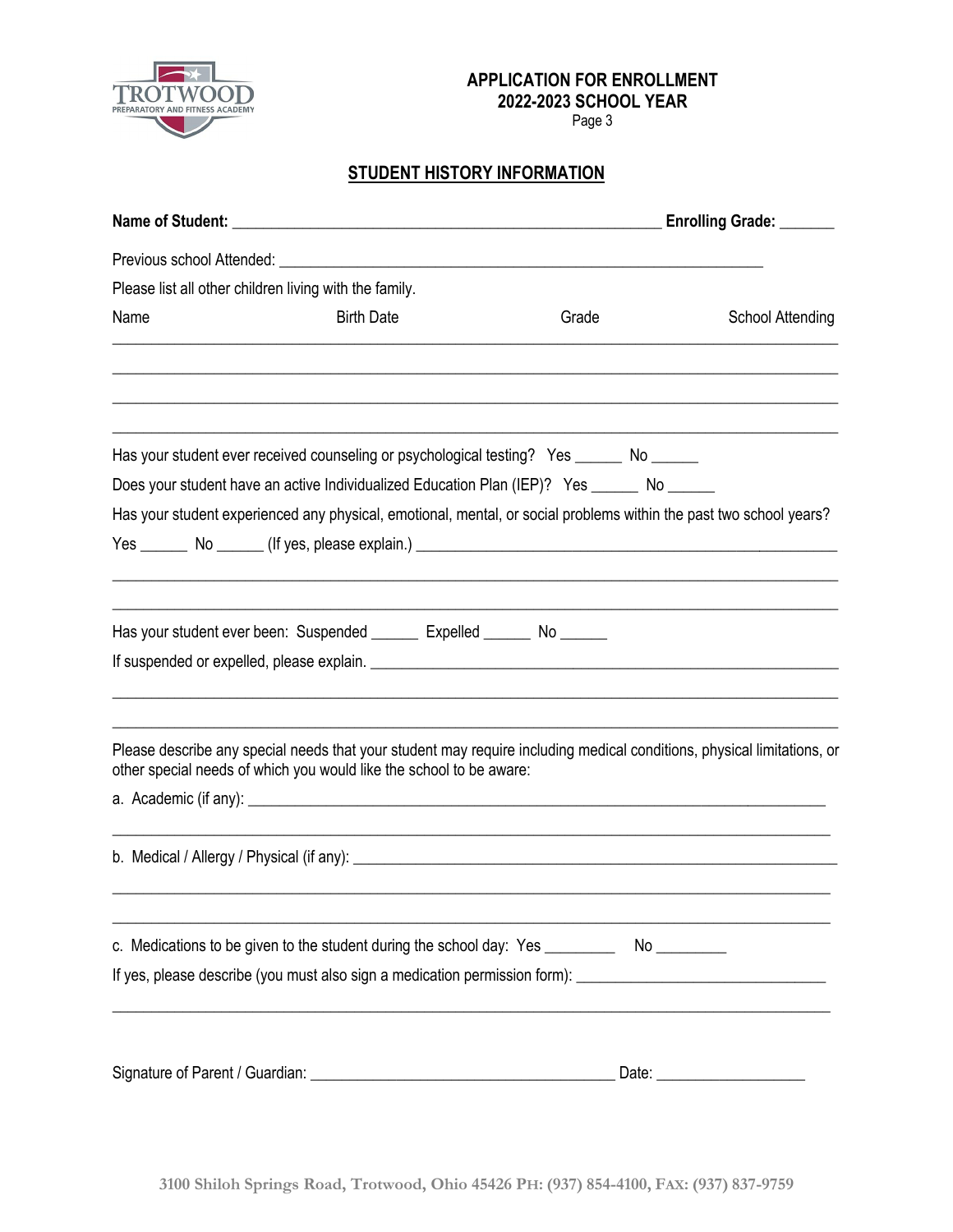

### **ETHNICITY / RACE DATA COLLECTION FORM**

(Required by Federal regulations)

**Name of Student: \_\_\_\_\_\_\_\_\_\_\_\_\_\_\_\_\_\_\_\_\_\_\_\_\_\_\_\_\_\_\_\_\_\_\_\_\_\_\_\_\_\_\_\_\_\_\_\_\_\_\_\_\_\_\_ Enrolling Grade: \_\_\_\_\_\_\_**

The United States Department of Education has issued guidelines requiring the collection of data on race and ethnicity for public school students. The federal government, which requires all states to collect this information, has developed a new way to report ethnicity and race that includes new categories.

If the following questions are not answered by the parent or guardian, the District Enrollment Officer will be required use observation identification to determine the student's designation. The determination will be reported to the parent or guardian.

# **Part I – Is this student of Hispanic/Latino heritage?** (Choose only one)

\_\_\_\_\_ No, not Hispanic / Latino

Yes, Hispanic / Latino (A person of Cuban, Mexican, Puerto Rican, South or Central American or other Spanish culture or origin, regardless of race.)

The above question is about ethnicity, not race. No matter what you selected above, please continue to answer Part II by checking one or more options to indicate what you consider your student's race to be.

**Part II – Race** (Choose one or more, regardless of Ethnicity)

\_\_\_\_\_ American Indian or Alaskan Native

\_\_\_\_\_ Asian

\_\_\_\_\_ Black or African American

\_\_\_\_\_ Native Hawaiian or Other Pacific Islander

**White** 

Parent / Guardian Signature: \_\_\_\_\_\_\_\_\_\_\_\_\_\_\_\_\_\_\_\_\_\_\_\_\_\_\_\_\_\_\_\_\_\_\_\_\_Date\_\_\_\_\_\_\_\_\_\_\_\_\_\_\_\_\_\_

#### **FOR OFFICE USE ONLY**

Parent/Guardian chose not to complete Ethnicity/Race information and determination was made by the Academy.

Enrollment Officer **Enrollment Officer**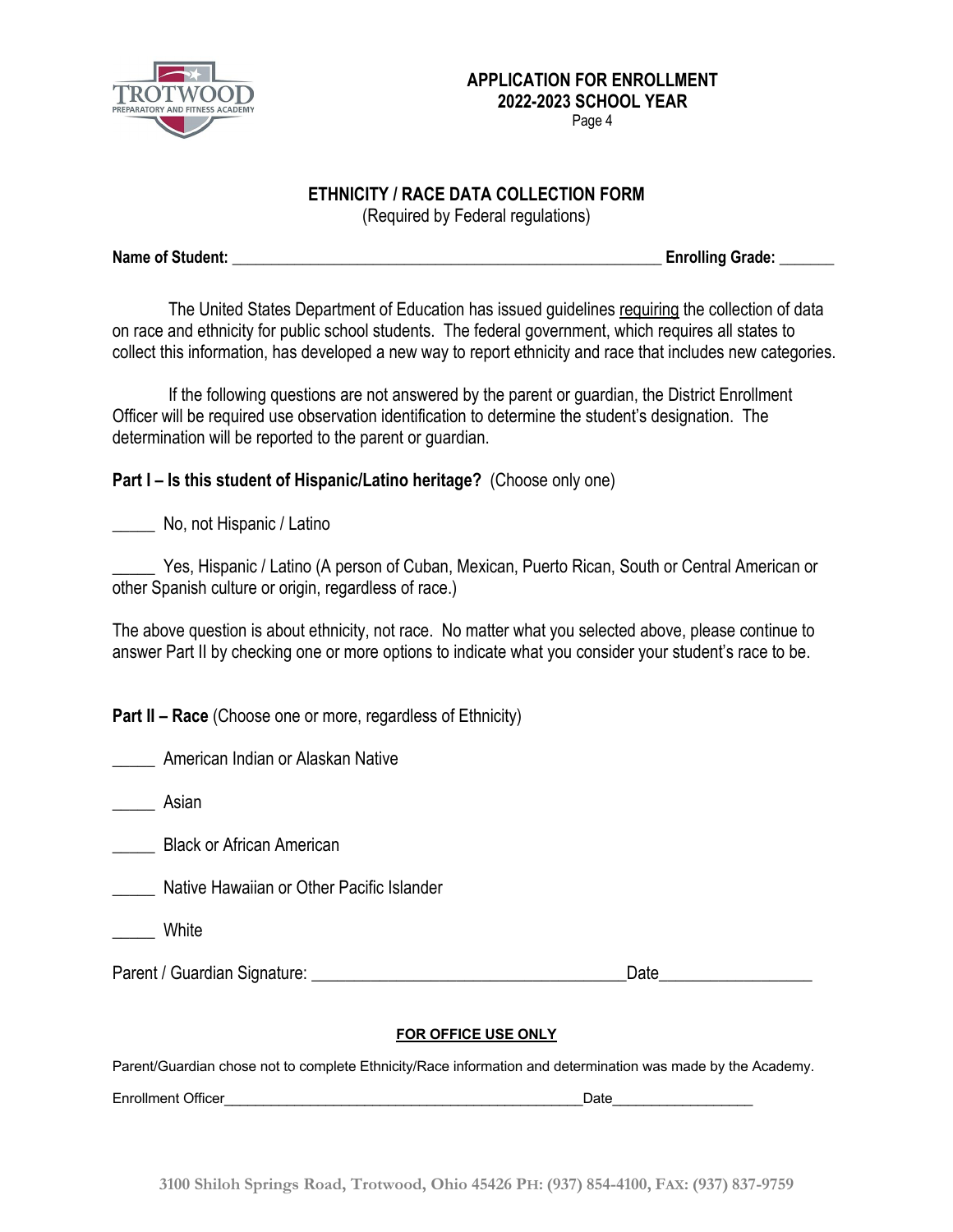

Page 5

## **RECORDS REQUEST FORM**

| <b>1st REQUEST</b>                                                       | <b>Example 2nd REQUEST</b> | <b>Example 25 Start Street 3rd REQUEST</b> |  |  |  |  |
|--------------------------------------------------------------------------|----------------------------|--------------------------------------------|--|--|--|--|
|                                                                          |                            |                                            |  |  |  |  |
|                                                                          |                            |                                            |  |  |  |  |
| Please transfer the permanent student records for the following student. |                            |                                            |  |  |  |  |
|                                                                          |                            |                                            |  |  |  |  |
|                                                                          |                            |                                            |  |  |  |  |
|                                                                          |                            |                                            |  |  |  |  |
| Please mail, e-mail, or fax the student's record to:                     |                            |                                            |  |  |  |  |

## **IRN 143206 Trotwood Preparatory & Fitness Academy 3100 Shiloh Springs Road Trotwood, Ohio 45426 Fax: (937) 837-9759 TPFA@PerformanceAcademies.com**

The records to be release should include:

- Academic (Grade Card, OST, diagnostic, RIMPs, KRA, and/or other standardized tests)
- Discipline
- Attendance Records and SSID
- Health / Medical / Immunization Records
- All Special Education Records (including IEPs, BIPs, MFEs, and ETRs)
- ELL/LEP Records and Assessments

*\*\* In accordance with the Family Educational Rights and Privacy Act, parental permission is no longer required when records are requested by authorized school personnel \*\**

| <b>For Office Use Only:</b>                        |                    |
|----------------------------------------------------|--------------------|
| Date Records Request Sent                          |                    |
| This child's first day of attendance was / will be | <b>Verified by</b> |

**3100 Shiloh Springs Road, Trotwood, Ohio 45426 PH: (937) 854-4100, FAX: (937) 837-9759**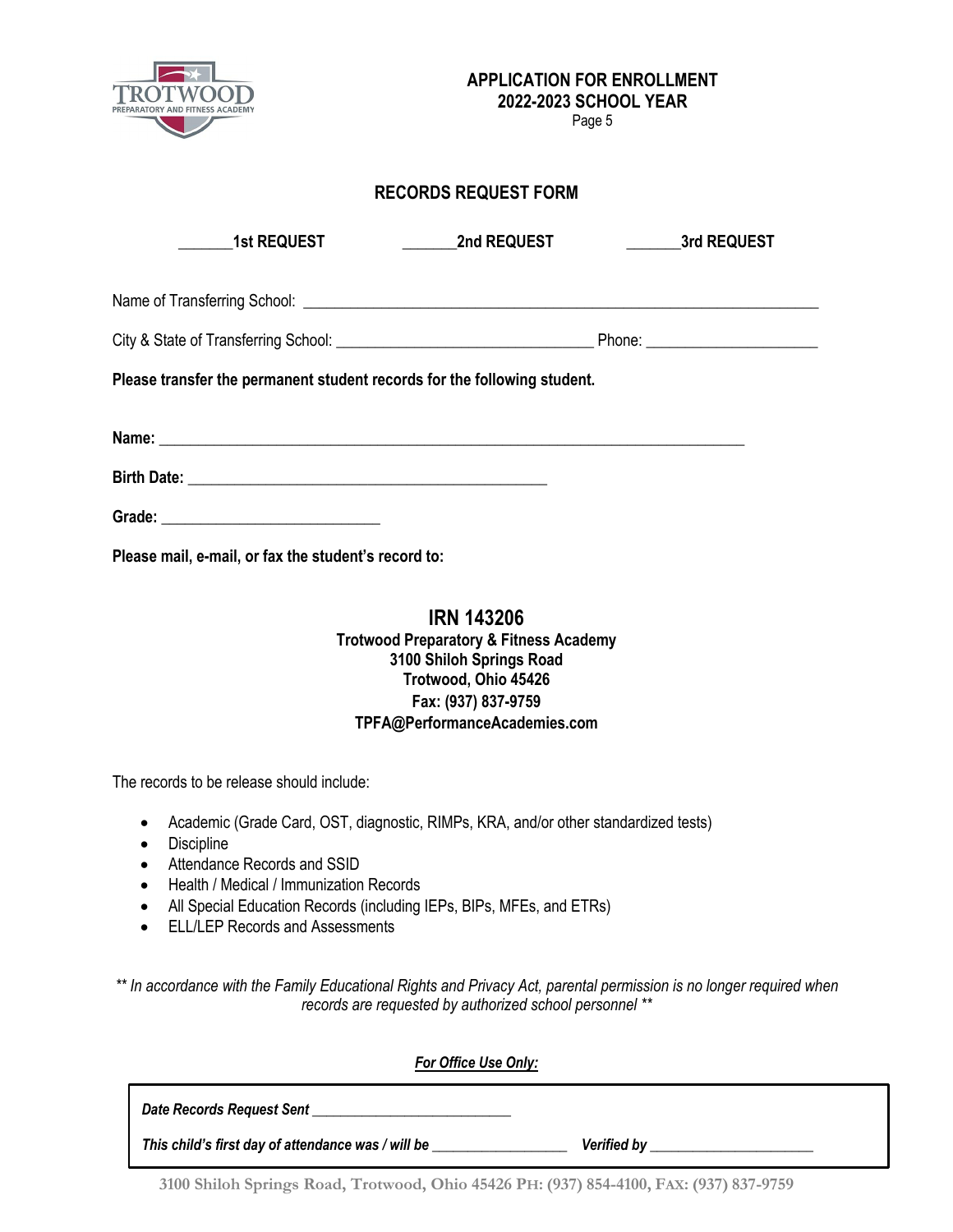

Page 6

# **PARENT AGREEMENT**

The parent or guardian of a child attending the Academy must:

- 1. Transport student to and from school on time daily, unless parent has opted to use district-provided transportation. Parents or designee must also be available to transport children who must be removed from school due to illness or other circumstances.
- 2. Adhere to the school schedule as well as the occasional cancellation of classes.
- 3. Adhere to the school schedule for arrival and dismissal times. Absenteeism, tardiness, and late dismissals (not pre-arranged) will not be tolerated.
- 4. Ensure that daily homework assignments are completed.
- 5. Participate in a minimum of twenty (20) parent/family volunteer hours per academic year, which may include Parent Teacher Organization (PTO) attendance, driving to/from field trips, classroom / office assistance, and / or fundraising.
- 6. Ensure that your child meets all immunization requirements for the State of Ohio and meets all school requirements if the child has special health needs.
- 7. Keep child at home if he / she has a communicable disease or temperature above 99.8 degrees.
- 8. Attend meetings of the Parent Teacher Organization (PTO) once a month.
- 9. Attend all parent / teacher conferences.
- 10. Meet the uniform requirements of the school and ensure that your child is in complete uniform each day of class.
- 11. Understand that the Academy is a community school established under Chapter 3314 of the Revised Code. The school is a public school and students enrolled in and attending the school are required to take proficiency tests and other examinations prescribed by law. In addition, there may be other requirements for students at the school that are prescribed by law. Students who have been excused from the compulsory attendance law for the purpose of home education as defined by the Administrative Code shall no longer be excused for that purpose upon their enrollment in a community school. For more information about this matter contact the school administration or the Ohio Department of Education.

I have read the above and understand the contents of the information as explained during the interview and orientation meeting with the Academy officials.

I agree to these terms.

| Parent / Guardian Signature: | Jate |  |
|------------------------------|------|--|
|                              |      |  |

Administrator Signature: \_\_\_\_\_\_\_\_\_\_\_\_\_\_\_\_\_\_\_\_\_\_\_\_\_\_\_\_\_\_\_\_\_\_\_\_\_\_\_\_\_\_\_\_\_\_\_\_ Date: \_\_\_\_\_\_\_\_\_\_\_\_\_\_\_\_\_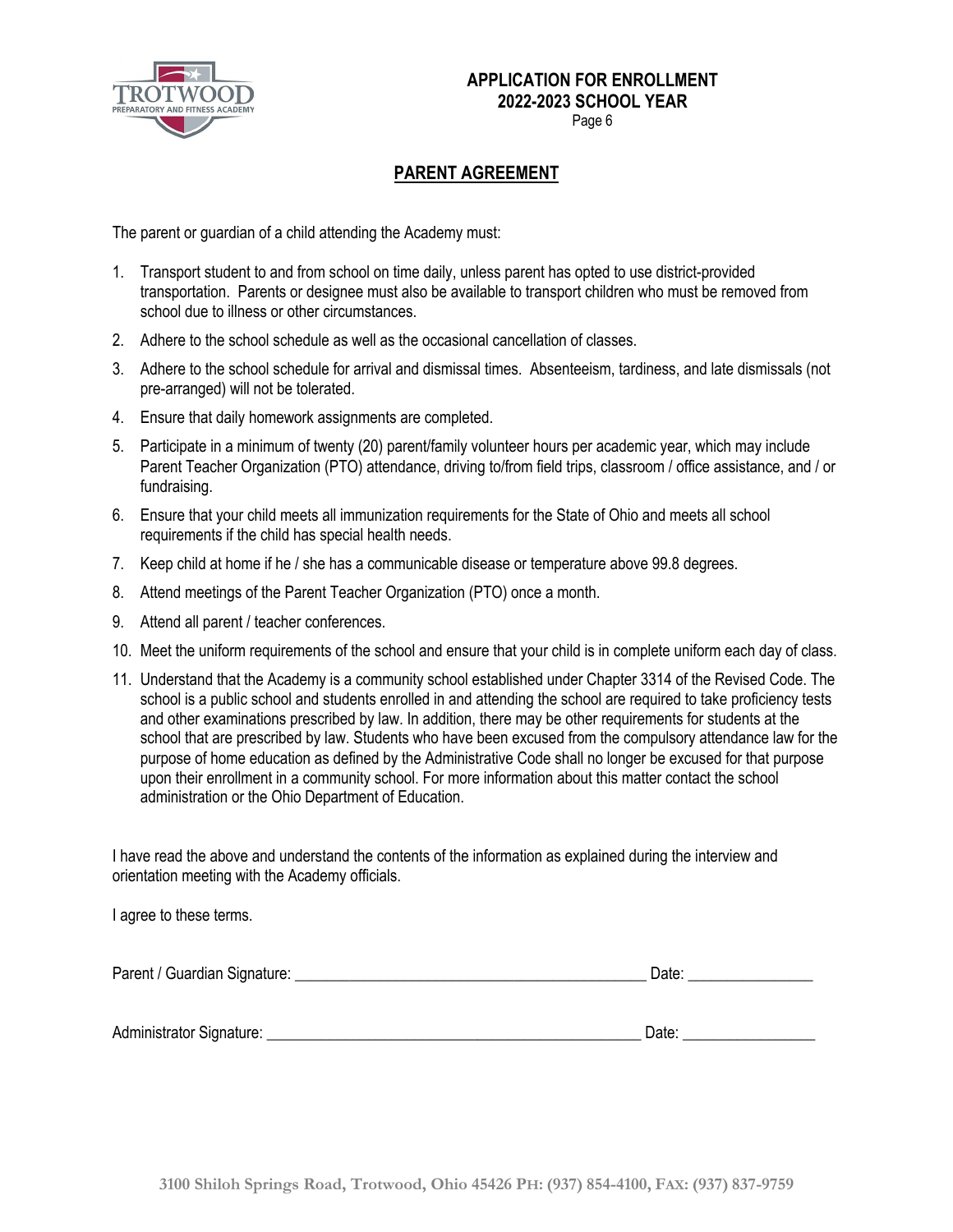

Page 7

### **VERIFICATION FORM TRANSPORTATION / PICK-UP**

Name of Student: **Name of Student:**  $\blacksquare$ 

I am permitting the following persons to transport my child to / from school. I understand that if a person that is not on the following list shows up to transport my child, the school will not release the student without first contacting the parent/guardian. All persons must be at least eighteen (18) years old.

|                  | FULL NAME (as it appears on valid state ID) RELATIONSHIP                                                              | <b>PHONE NUMBER</b> |
|------------------|-----------------------------------------------------------------------------------------------------------------------|---------------------|
|                  |                                                                                                                       |                     |
| $\mathcal{P}$    |                                                                                                                       |                     |
| 3 <sub>1</sub>   | <u> 1980 - Andrea Barbara, amerikan personal dan personal dan personal dan personal dan personal dan personal dan</u> |                     |
| $\overline{4}$ . | <u> Alexandria de la contrada de la contrada de la contrada de la contrada de la contrada de la contrada de la c</u>  |                     |
|                  | 5.                                                                                                                    |                     |
| 6                |                                                                                                                       |                     |
|                  |                                                                                                                       |                     |

The following persons are **NOT** permitted to transport my child (if applicable):

 NAME 1. \_\_\_\_\_\_\_\_\_\_\_\_\_\_\_\_\_\_\_\_\_\_\_\_\_\_\_\_\_\_\_\_\_\_\_\_\_\_\_\_\_\_\_\_\_\_\_\_\_\_\_\_\_\_\_\_ 2. \_\_\_\_\_\_\_\_\_\_\_\_\_\_\_\_\_\_\_\_\_\_\_\_\_\_\_\_\_\_\_\_\_\_\_\_\_\_\_\_\_\_\_\_\_\_\_\_\_\_\_\_\_\_\_\_ 3. \_\_\_\_\_\_\_\_\_\_\_\_\_\_\_\_\_\_\_\_\_\_\_\_\_\_\_\_\_\_\_\_\_\_\_\_\_\_\_\_\_\_\_\_\_\_\_\_\_\_\_\_\_\_\_\_ 4. \_\_\_\_\_\_\_\_\_\_\_\_\_\_\_\_\_\_\_\_\_\_\_\_\_\_\_\_\_\_\_\_\_\_\_\_\_\_\_\_\_\_\_\_\_\_\_\_\_\_\_\_\_\_\_\_ 5. \_\_\_\_\_\_\_\_\_\_\_\_\_\_\_\_\_\_\_\_\_\_\_\_\_\_\_\_\_\_\_\_\_\_\_\_\_\_\_\_\_\_\_\_\_\_\_\_\_\_\_\_\_\_\_\_

| Parent / Guardian Signature:<br>Date <sup>-</sup> |
|---------------------------------------------------|
|---------------------------------------------------|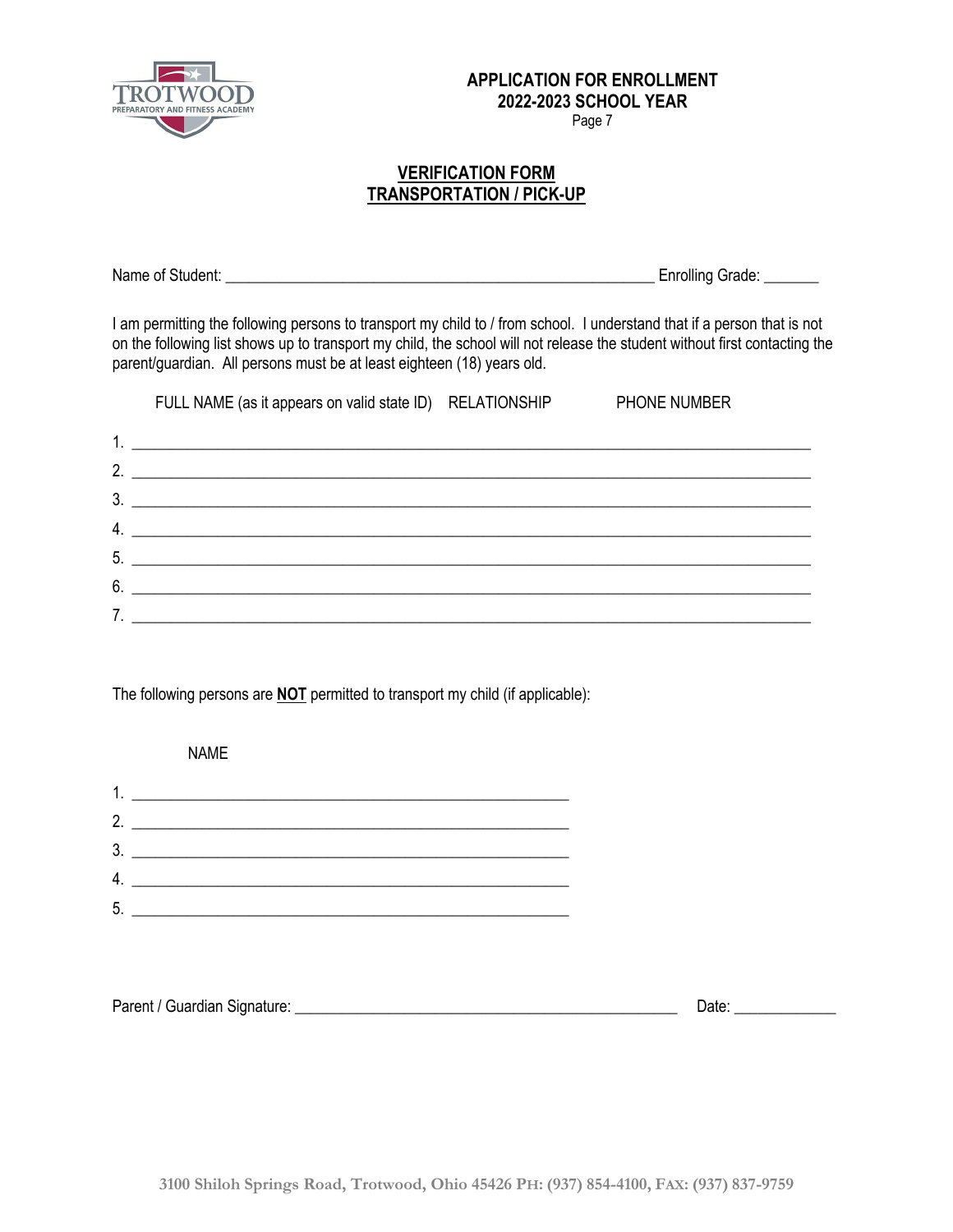

Page 8

# **EMERGENCY MEDICAL AUTHORIZATION**

|                                      | injured while under school authority, when parents or guardians cannot be reached.                                                                                                                                                                                                                                                                                                                                                                                                                                                                                                                                         | Purpose: To enable parents and guardians to authorize the provision of emergency treatment for children who become ill or |                     |  |
|--------------------------------------|----------------------------------------------------------------------------------------------------------------------------------------------------------------------------------------------------------------------------------------------------------------------------------------------------------------------------------------------------------------------------------------------------------------------------------------------------------------------------------------------------------------------------------------------------------------------------------------------------------------------------|---------------------------------------------------------------------------------------------------------------------------|---------------------|--|
|                                      |                                                                                                                                                                                                                                                                                                                                                                                                                                                                                                                                                                                                                            |                                                                                                                           |                     |  |
|                                      |                                                                                                                                                                                                                                                                                                                                                                                                                                                                                                                                                                                                                            |                                                                                                                           |                     |  |
|                                      | Home Phone #: __________________________Work #: ________________________Cell #: _________________________                                                                                                                                                                                                                                                                                                                                                                                                                                                                                                                  |                                                                                                                           |                     |  |
|                                      | Persons to contact in the event the school cannot reach you:                                                                                                                                                                                                                                                                                                                                                                                                                                                                                                                                                               |                                                                                                                           |                     |  |
| <b>NAME</b>                          | <b>RELATIONSHIP</b>                                                                                                                                                                                                                                                                                                                                                                                                                                                                                                                                                                                                        |                                                                                                                           | <b>PHONE NUMBER</b> |  |
|                                      |                                                                                                                                                                                                                                                                                                                                                                                                                                                                                                                                                                                                                            |                                                                                                                           |                     |  |
|                                      |                                                                                                                                                                                                                                                                                                                                                                                                                                                                                                                                                                                                                            |                                                                                                                           |                     |  |
|                                      | $4. \_$                                                                                                                                                                                                                                                                                                                                                                                                                                                                                                                                                                                                                    |                                                                                                                           |                     |  |
|                                      |                                                                                                                                                                                                                                                                                                                                                                                                                                                                                                                                                                                                                            |                                                                                                                           |                     |  |
|                                      | PART I OR II MUST BE COMPLETED-PLEASE COMPLETE ONLY PART I OR PART II                                                                                                                                                                                                                                                                                                                                                                                                                                                                                                                                                      |                                                                                                                           |                     |  |
|                                      | <b>PART I: TO GRANT CONSENT</b> I hereby give consent for the following medical care providers and local hospital to be called:                                                                                                                                                                                                                                                                                                                                                                                                                                                                                            |                                                                                                                           |                     |  |
|                                      | <b>NAME</b>                                                                                                                                                                                                                                                                                                                                                                                                                                                                                                                                                                                                                |                                                                                                                           | PHONE NUMBER        |  |
|                                      | 1. Doctor:                                                                                                                                                                                                                                                                                                                                                                                                                                                                                                                                                                                                                 |                                                                                                                           |                     |  |
|                                      |                                                                                                                                                                                                                                                                                                                                                                                                                                                                                                                                                                                                                            |                                                                                                                           |                     |  |
|                                      |                                                                                                                                                                                                                                                                                                                                                                                                                                                                                                                                                                                                                            |                                                                                                                           |                     |  |
|                                      | In the event reasonable attempts to contact me have been unsuccessful, I hereby give my consent for (1) the administration<br>of any treatment deemed necessary by above-named doctor, or, in the event the designated preferred practitioner is not<br>available, by another licensed physician or dentist; and (2) the transfer of the child to any hospital reasonably accessible. This<br>authorization does not cover major surgery unless the medical opinions of two other licensed physicians or dentists,<br>concurring in the necessity for such surgery, are obtained prior to the performance of such surgery. |                                                                                                                           |                     |  |
| which a physician should be alerted: | Facts concerning the child's medical history including allergies, medications being taken, and any physical impairments to                                                                                                                                                                                                                                                                                                                                                                                                                                                                                                 |                                                                                                                           |                     |  |
|                                      |                                                                                                                                                                                                                                                                                                                                                                                                                                                                                                                                                                                                                            |                                                                                                                           | Date: $\frac{1}{2}$ |  |
|                                      | PART II - REFUSAL TO CONSENT I do NOT give my consent for emergency medical treatment of my child. In the event of<br>illness or injury requiring emergency treatment, I wish the school authorities to take the following action(s):                                                                                                                                                                                                                                                                                                                                                                                      |                                                                                                                           |                     |  |

Parent/Guardian Signature: \_\_\_\_\_\_\_\_\_\_\_\_\_\_\_\_\_\_\_\_\_\_\_\_\_\_\_\_\_\_\_\_\_\_\_\_\_\_\_\_\_\_\_\_\_\_\_\_\_\_ Date: \_\_\_\_\_\_\_\_\_\_\_\_\_

 $\_$  ,  $\_$  ,  $\_$  ,  $\_$  ,  $\_$  ,  $\_$  ,  $\_$  ,  $\_$  ,  $\_$  ,  $\_$  ,  $\_$  ,  $\_$  ,  $\_$  ,  $\_$  ,  $\_$  ,  $\_$  ,  $\_$  ,  $\_$  ,  $\_$  ,  $\_$  ,  $\_$  ,  $\_$  ,  $\_$  ,  $\_$  ,  $\_$  ,  $\_$  ,  $\_$  ,  $\_$  ,  $\_$  ,  $\_$  ,  $\_$  ,  $\_$  ,  $\_$  ,  $\_$  ,  $\_$  ,  $\_$  ,  $\_$  ,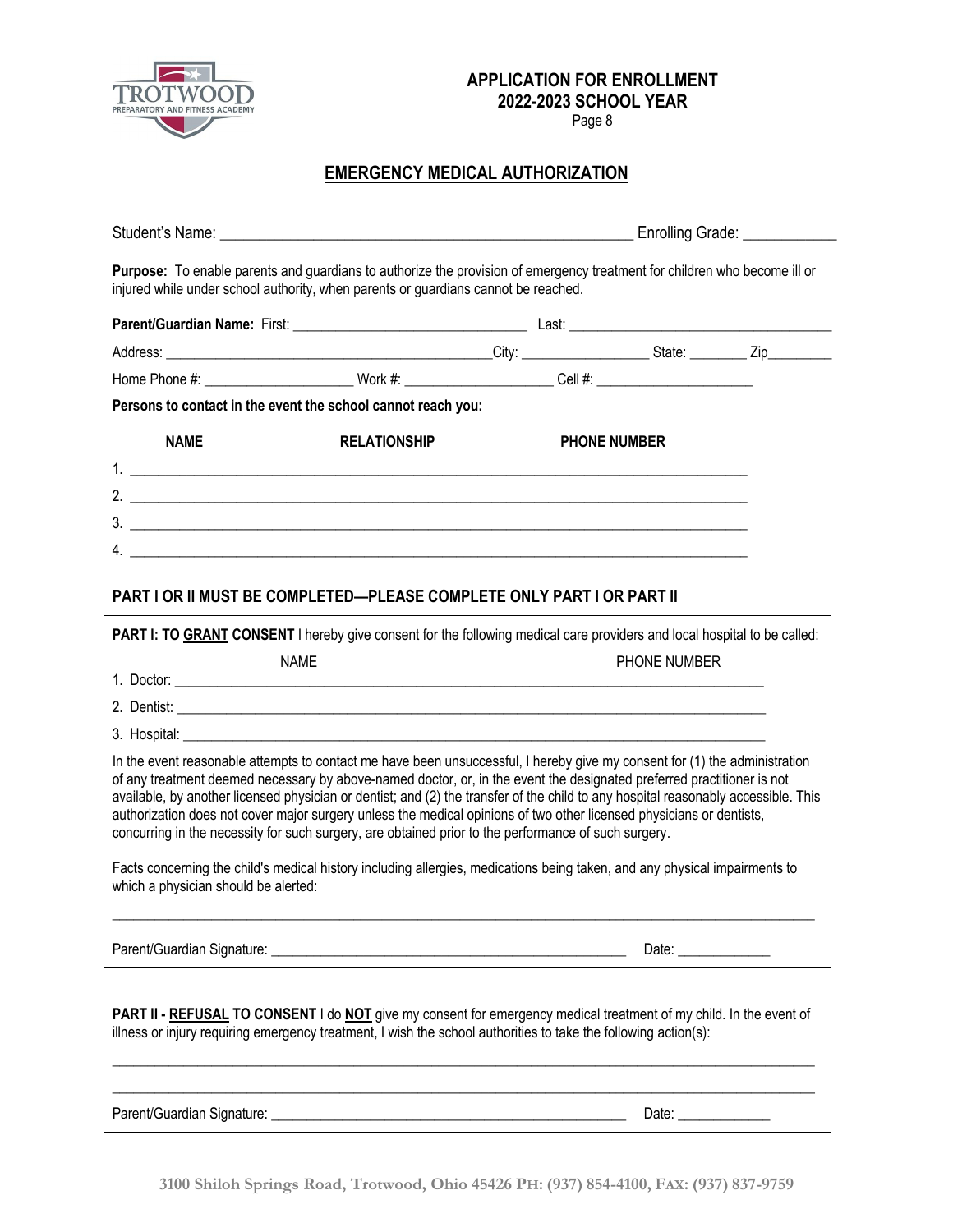

Page 9

# **HEALTH & FITNESS PARENTAL CONSENT FORM**

Name of Student: **Name of Student:**  $\blacksquare$ 

I hereby certify that I am the parent / legal guardian of the student named above, and that to the best of my knowledge, he / she is physically fit to participate in all sporting events scheduled through the Academy, subject to the limitations listed below.

It is understood that by signing this contract, I agree to abide by the rules and regulations of the school's fitness program. It is also understood that signing this contract releases from liability, the school and / or fitness instructors from any injuries sustained during his / her participation in all sporting events or practices.

Insurance: It is the responsibility of each parent / legal guardian to adequately cover their child participating in any sporting event through the Academy program with proper insurance.

Please list below any illness, injury, physical limitation, or other medical condition that would limit your child's participation in the fitness program in any way. Please note "None" if your child does not have limitations. \*\*\* If your child has asthma but will be participating in the Fitness program, he / she MUST bring his / her inhaler to fitness class each day. You MUST fill out medication permission forms for inhalers to be permitted in fitness classes.

 $\_$  ,  $\_$  ,  $\_$  ,  $\_$  ,  $\_$  ,  $\_$  ,  $\_$  ,  $\_$  ,  $\_$  ,  $\_$  ,  $\_$  ,  $\_$  ,  $\_$  ,  $\_$  ,  $\_$  ,  $\_$  ,  $\_$  ,  $\_$  ,  $\_$  ,  $\_$  ,  $\_$  ,  $\_$  ,  $\_$  ,  $\_$  ,  $\_$  ,  $\_$  ,  $\_$  ,  $\_$  ,  $\_$  ,  $\_$  ,  $\_$  ,  $\_$  ,  $\_$  ,  $\_$  ,  $\_$  ,  $\_$  ,  $\_$  ,

\_\_\_\_\_\_\_\_\_\_\_\_\_\_\_\_\_\_\_\_\_\_\_\_\_\_\_\_\_\_\_\_\_\_\_\_\_\_\_\_\_\_\_\_\_\_\_\_\_\_\_\_\_\_\_\_\_\_\_\_\_\_\_\_\_\_\_\_\_\_\_\_\_\_\_\_\_\_\_\_\_\_\_\_\_\_\_\_\_\_\_\_\_

\_\_\_\_\_\_\_\_\_\_\_\_\_\_\_\_\_\_\_\_\_\_\_\_\_\_\_\_\_\_\_\_\_\_\_\_\_\_\_\_\_\_\_\_\_\_\_\_\_\_\_\_\_\_\_\_\_\_\_\_\_\_\_\_\_\_\_\_\_\_\_\_\_\_\_\_\_\_\_\_\_\_\_\_\_\_\_\_\_\_\_\_\_

\_\_\_\_\_\_\_\_\_\_\_\_\_\_\_\_\_\_\_\_\_\_\_\_\_\_\_\_\_\_\_\_\_\_\_\_\_\_\_\_\_\_\_\_\_\_\_\_\_\_\_\_\_\_\_\_\_\_\_\_\_\_\_\_\_\_\_\_\_\_\_\_\_\_\_\_\_\_\_\_\_\_\_\_\_\_\_\_\_\_\_\_\_

#### WARNING

I am aware that playing or practicing to play / participate in any sport can be a dangerous activity involving many risks of injury. I understand that the dangers and risks of playing or practicing to play / participate in sports include, but are not limited to: death, serious neck and spinal injuries which may result in complete or partial paralysis, brain damage, serious injury to virtually all internal organs, serious injury to virtually all bones, joints, ligaments, muscles, tendons and other aspects of the skeletal system, and serious injury or impairment to other aspects of the body, general health and well-being. I understand that the dangers of playing or practicing to play / participate in sports may result not only in serious injury, but in serious impairment of my child's future abilities to earn a living, to engage in other business, social and recreational activities and generally enjoy his / her life.

|  | Parent / Guardian Signature: |  | Date |  |
|--|------------------------------|--|------|--|
|--|------------------------------|--|------|--|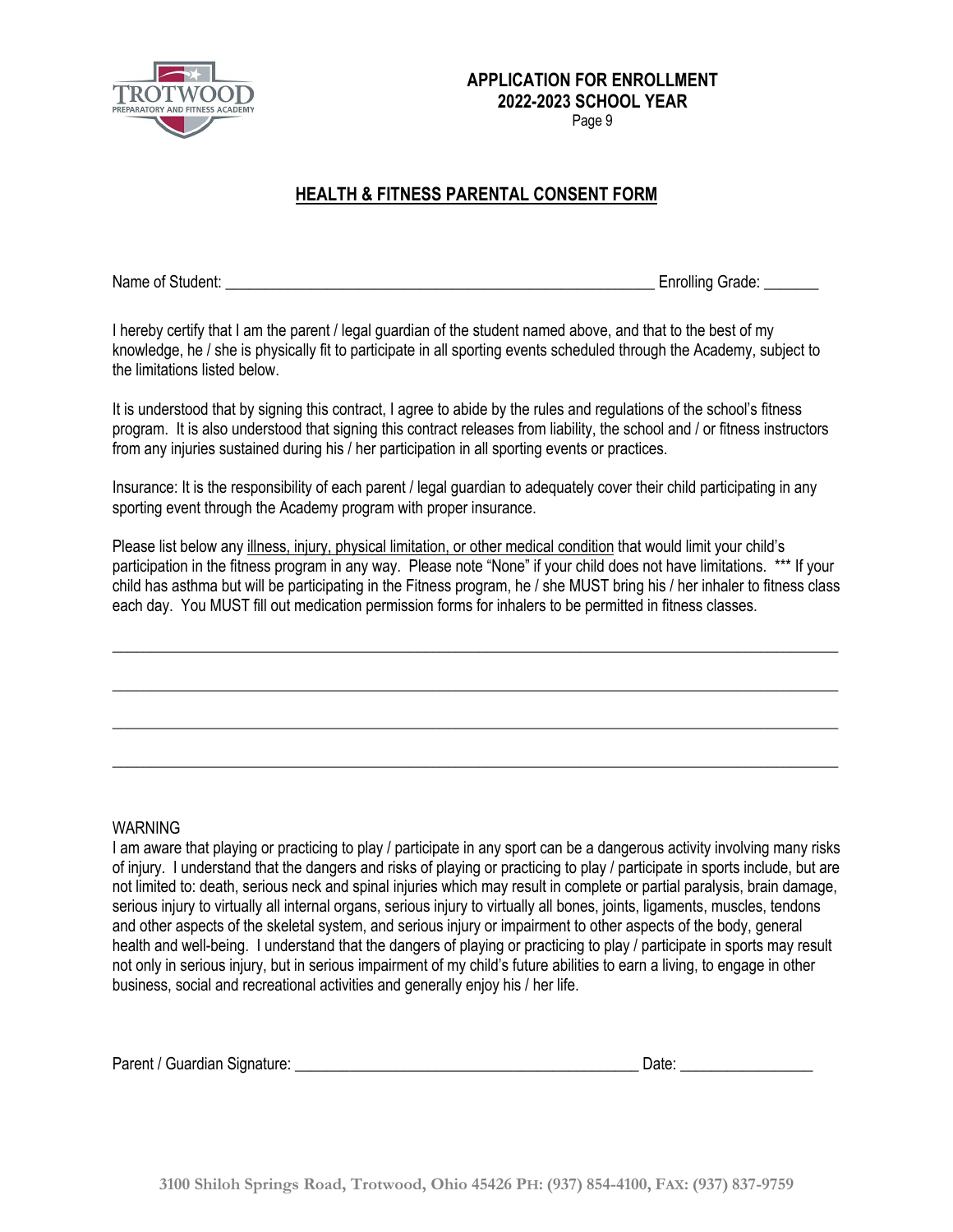

### **MARTIAL ARTS / SPARRING PERMISSION FORM**

### ATTENTION PARENTS / GUARDIANS:

Our desire is for each student to progress rapidly in his or her martial arts classes. Our hopes are that our students will continue to progress and develop enough skills to compete in martial arts tournaments achieving steady promotions in belt degrees (white, yellow, green, purple, brown, red, black). We would like each student to achieve his or her "black belt" before leaving the Academy after his or her  $8<sup>th</sup>$  grade school year. In order for this continuation in skills the students must begin to "spar" to develop the talent to compete. In order to accomplish this we need your signed permission.

Please note that we have purchased the proper equipment for padded sparring competition. This is protective gear, which will aid in your child's safety. This will be contact, padded sparring lessons. We require that each student purchase a mouth guard at K-mart, Wal-Mart, or any other discount store. These usually range from \$1-3 dollars.

\*\*\*\*New students will NOT be permitted to spar until their skills have increased to the level and ability of sparring.

My student **\_\_\_\_\_HAS PERMISSION \_\_\_\_\_\_ DOES NOT HAVE PERMISSION** to begin sparring lessons in martial arts class. I understand that this will be a contact competition.

My student **WILL WILL NOT** be wearing a mouth guard.

Name of Student: \_\_\_\_\_\_\_\_\_\_\_\_\_\_\_\_\_\_\_\_\_\_\_\_\_\_\_\_\_\_\_\_\_\_\_\_\_\_\_\_\_\_\_\_\_\_\_\_\_\_\_\_\_\_\_ Enrolling Grade: \_\_\_\_\_\_\_

Parent / Guardian Signature: \_\_\_\_\_\_\_\_\_\_\_\_\_\_\_\_\_\_\_\_\_\_\_\_\_\_\_\_\_\_\_\_\_\_\_\_\_\_\_\_\_\_\_\_\_ Date: \_\_\_\_\_\_\_\_\_\_\_\_\_\_\_\_\_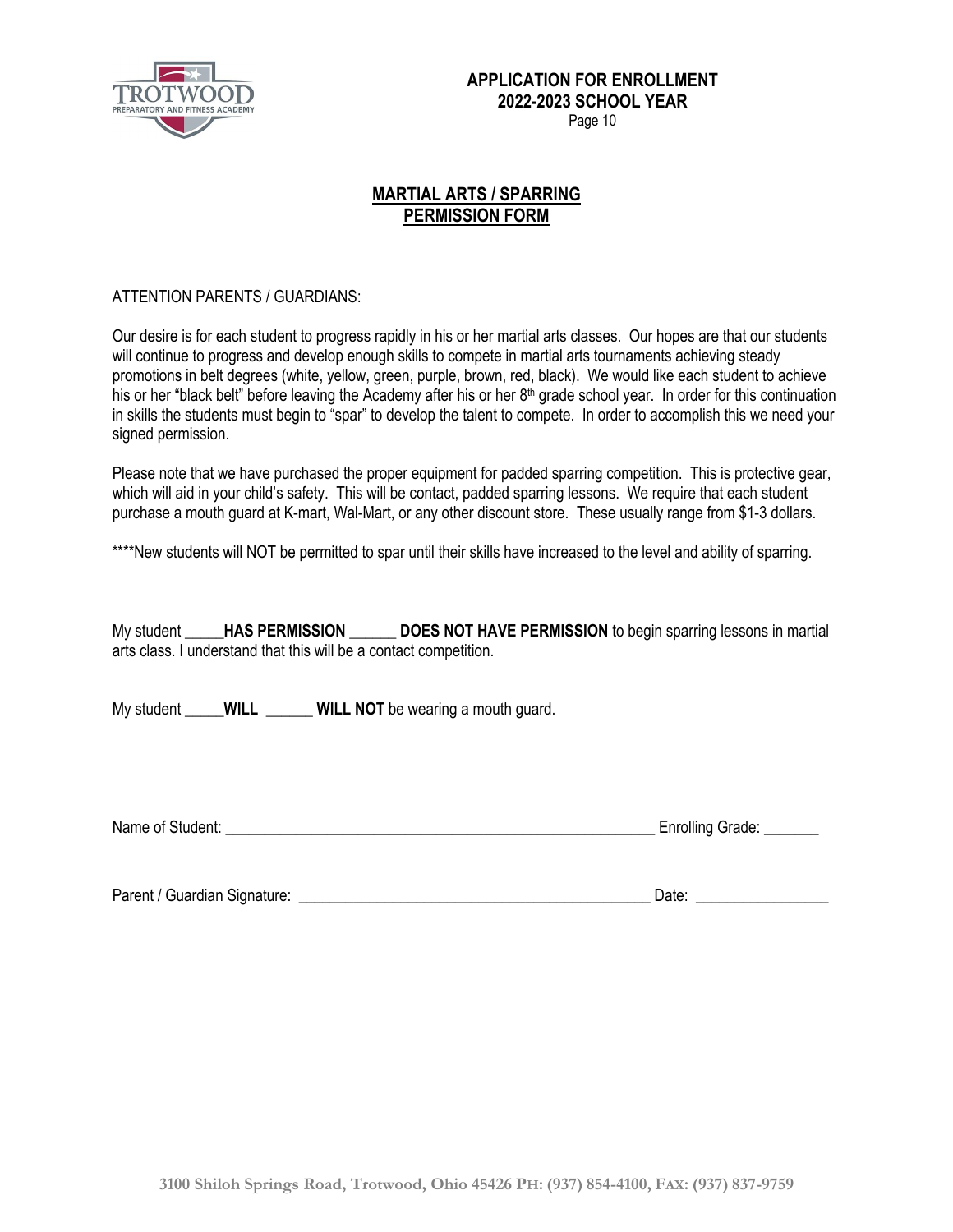

Page 11

## **DIRECTORY & MINOR PHOTO RELEASE FORM**

With my signature below, I give the Academy permission to publish in print, electronic or video format the likeness or image of my child. I release all claims against the school or its representatives with respect to copyright ownership and publication including any claim for compensation related to use of the materials.

With my signature I also am informing the Academy that I do not wish to release my or my child's directory information when a request for directory information is made with the Academy by another party not related to the Academy.

| Date: the contract of the contract of the contract of the contract of the contract of the contract of the contract of the contract of the contract of the contract of the contract of the contract of the contract of the cont |
|--------------------------------------------------------------------------------------------------------------------------------------------------------------------------------------------------------------------------------|

### **General Guidelines**

A release must be obtained when photographing or videotaping a minor (under 18). Parent or guardian signatures are required; signatures of minors are not sufficient. When images are published, the school or its representative will take cautionary steps to provide minimum identifying information and will not use specific street or mailing addresses, e-mail addresses, or phone numbers. Signed release forms are not needed when subjects are in public places, such as fairgrounds or parks. It is the responsibility of the photographer or videographer to obtain signed release forms and maintain records. If you have questions, please inquire at your child's school office.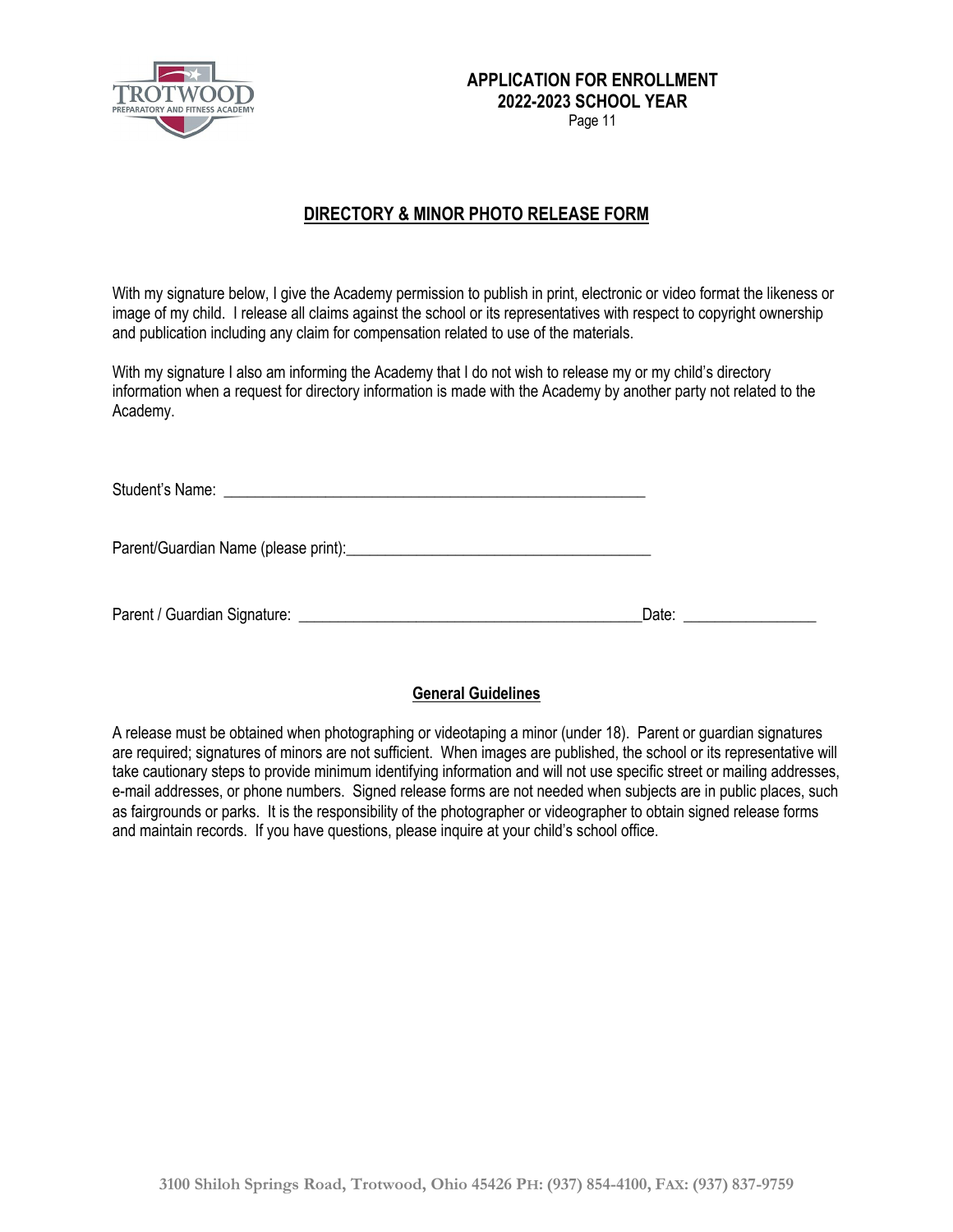

Page 12

## **PARENT REFERRAL FORM**

Name of Student: \_\_\_\_\_\_\_\_\_\_\_\_\_\_\_\_\_\_\_\_\_\_\_\_\_\_\_\_\_\_\_\_\_\_\_\_\_\_\_\_\_\_\_\_\_\_\_\_\_\_\_\_\_\_\_

What was the **most effective** means of learning about the Academy

| 1.       | <b>Advertisement about the Academy</b>                                                                                                                                             |               |  |  |
|----------|------------------------------------------------------------------------------------------------------------------------------------------------------------------------------------|---------------|--|--|
|          | Direct mail came to my mailbox                                                                                                                                                     |               |  |  |
|          | A flyer / doorhanger came to my house                                                                                                                                              |               |  |  |
|          | I saw a flyer in my community                                                                                                                                                      |               |  |  |
|          | I saw a printed ad in a Parent Magazine                                                                                                                                            |               |  |  |
|          | I clicked an online ad on the internet or Facebook                                                                                                                                 |               |  |  |
|          | I saw a billboard for the school                                                                                                                                                   |               |  |  |
|          | I heard a radio advertisement                                                                                                                                                      |               |  |  |
|          | I saw a TV advertisement                                                                                                                                                           |               |  |  |
| 2.<br>3. | I found the Academy _______ online or<br>on Facebook<br>I was referred by an individual<br>I was referred by a parent, <u>Communication and the set of parent</u> (name of parent) |               |  |  |
|          | Lacker Channel Sy an Academy employee <u>Commerce Channel Channel (name</u> of employee)                                                                                           |               |  |  |
| 4.       | My child is a _______ sibling or<br>other family member of an existing student                                                                                                     |               |  |  |
| 5.       |                                                                                                                                                                                    | (please note) |  |  |

The Academy appreciates your feedback!